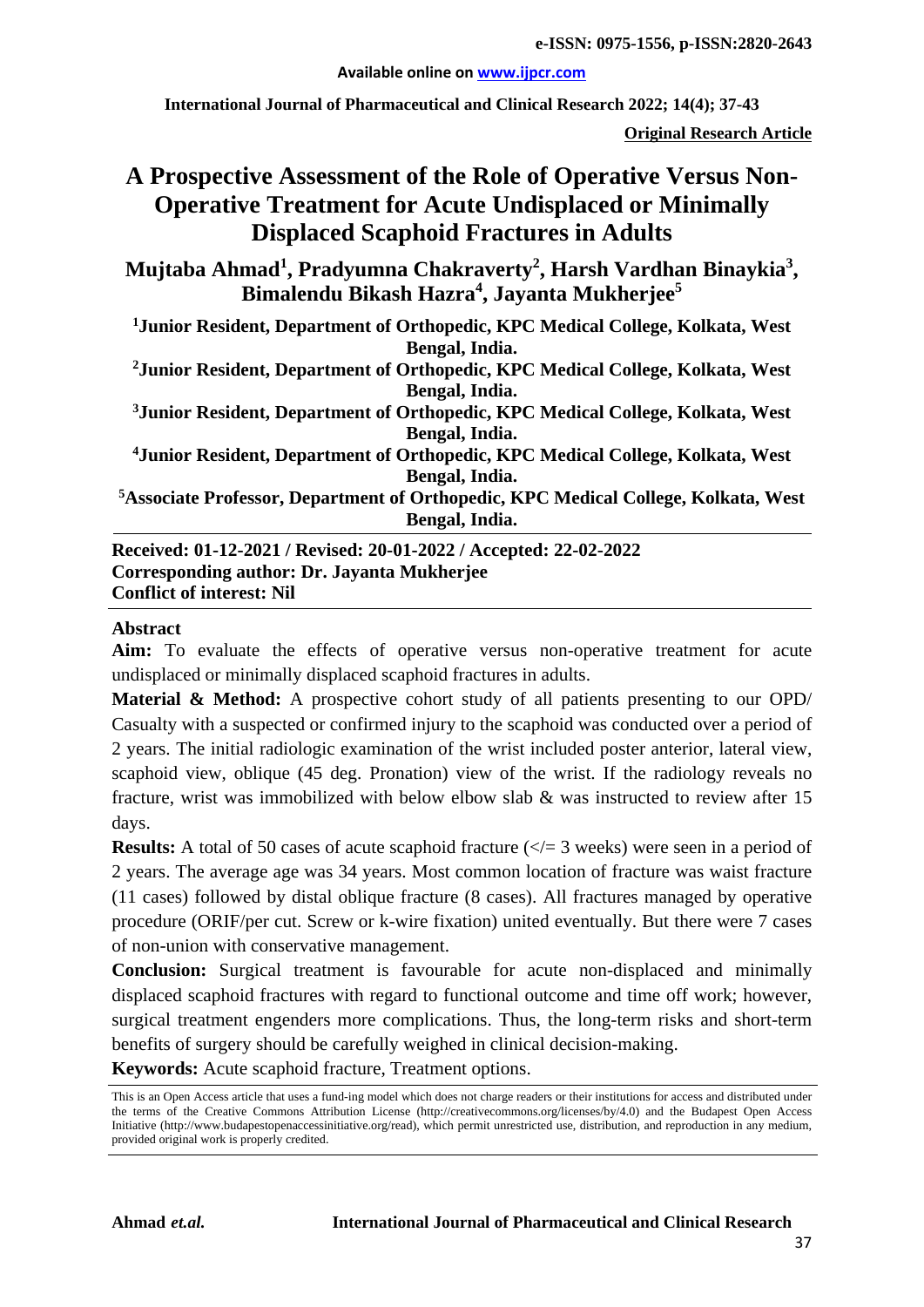# **Introduction**

Traditionally, undisplaced, stable scaphoid fractures are treated by casting in short- or long arm-casts. Cast immobilization always involves prolonged immobilization of at least 12 weeks [1], but it has been demonstrated that union can be achieved in greater than 90% of affected individuals with this method [2]. However, prolonged immobilization disrupts collagen homeostasis resulting in loss of normal connective tissue characteristics, which normally allow tendons to glide and the joint capsule to stretch[3]. Clearly this management option can result in complications that may delay rehabilitation, as indicated by some studies in the literature that suggest poorer outcomes after prolonged immobilization[4].

Currently, there is a trend in orthopaedic practice toward early open reduction and internal fixation for the treatment of fractures that traditionally have been treated conservatively'[5-7]. Possible explanations for this trend are increased patient expectations and more complete follow-up, including the emphasis on patient based outcome measures of function and health status[8].

Scaphoid fracture is a difficult fracture to deal with. This tiny twisted bone, 80% covered with joint cartilage and lying angulated by 45° in both planes deep in the wrist, has caused great frustrations among wrist surgeons. Diagnosis is difficult; classification is controversial & there is never ending debate on appropriate treatment protocol [9].

Once diagnosed, there is no clear-cut protocol for deciding appropriate treatment technique. There is controversy regarding whether to be managed conservatively or operatively. Both have their own pros & cons. If managed conservatively, there is again no agreement in the literature as to the optimum position of immobilization (extension, ulnar deviation, neutral) or type of cast (thumb-spica, interphalangeal [IP] free/IP included, long arm/short arm). Last but the most nuisant are the complications. Scaphoid fracture is known for its complications like AVN, Nonunion, arthritis owing to its peculiar blood supply, position in wrist & shape. Management of these complications are again not free of confusions & controversies.

In this study we have tried to evaluate the effects of operative versus non-operative treatment for acute undisplaced or minimally-displaced scaphoid fractures in adults.

### **Material & Method:**

A prospective cohort study of all patients presenting to our OPD/ Casualty with a suspected or confirmed injury to the scaphoid was conducted over a period of 2 years.

# **Inclusion Criteria:**

1. All isolated acute scaphoid fractures (<3 weeks) irrespective of the location.

2. All scaphoid fractures as a part of other acute injuries like peri-lunate instabilities.

# Methodology

The attending orthopedic surgeon at the Emergency department or OPD examined all patients with post-traumatic radial sided wrist pain, who were suspected of having a scaphoid fracture. The clinical examinations consisted of three diagnostic tests: A. tenderness in the anatomical snuffbox (ASB); B. scaphoid tubercle tenderness (STT); and C. pain on longitudinal compression of the thumb (LTC). If any of these tests were positive, the patients were referred for a radiographic investigation of the wrist). The initial radiologic examination of the wrist included posteroanterior, lateral view, scaphoid view, oblique (45 deg. Pronation) view of the wrist. If the radiology reveals no fracture, wrist was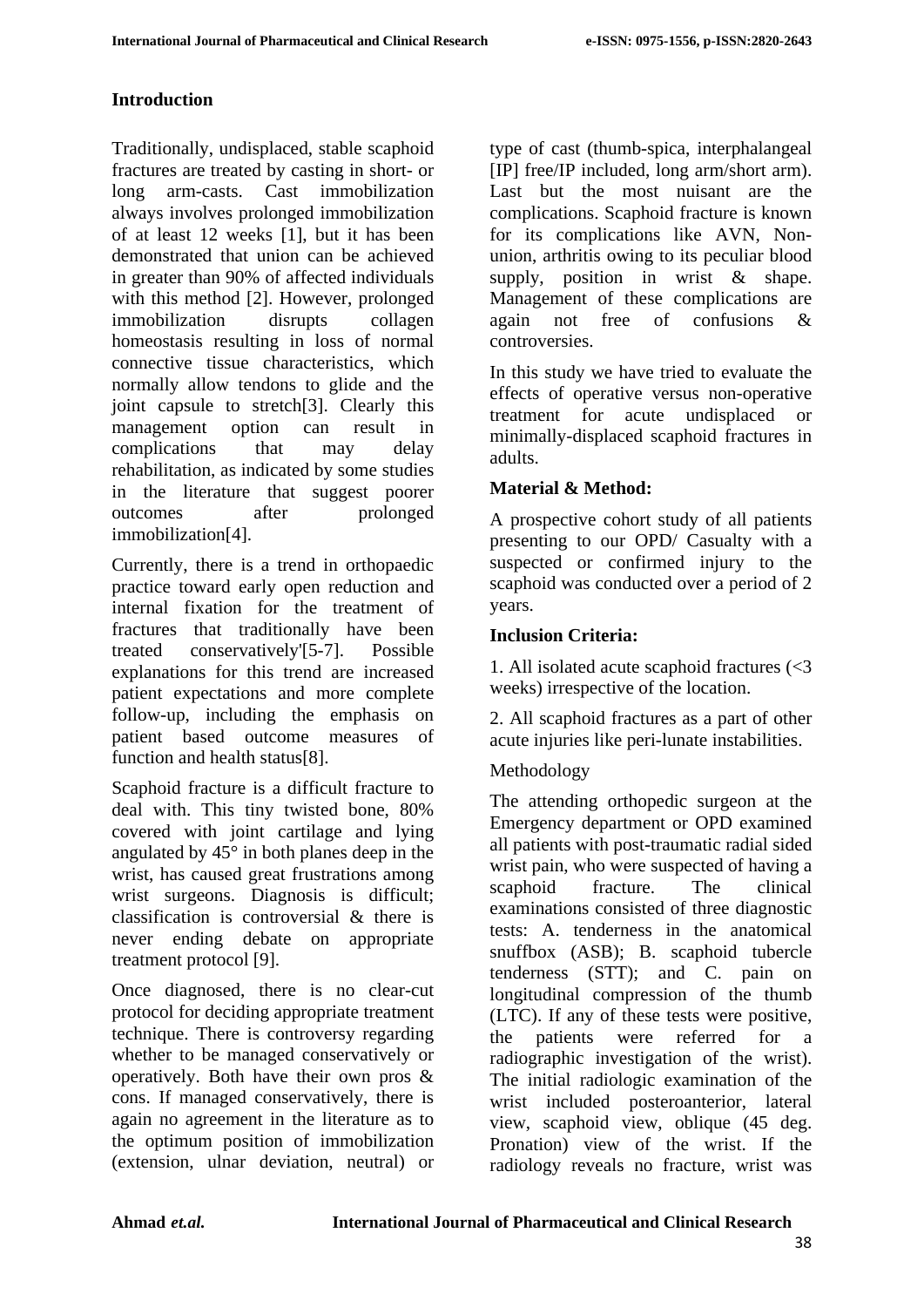immobilized with below elbow slab & was instructed to review after 15 days.

The same series of x-ray was repeated after 2 weeks. All patients were thoroughly counselled & instructed regarding participation in the study. If the patient accepted the invitation, they were enrolled in a prospective database, that included a patient questionnaire that sought information on sex, age, activity when the injury occurred (sport, traffic, work, or other), type of injury (fall, blow, or other), patho-mechanism (extension, flexion, or other), and high-energy trauma (defined as a fall from  $> 1$  m of height), nature of previous treatment received & past medical history etc.

Each patient was closely observed & managed as per the recommended protocol. The pre-operative radiograph, range of motion, intra operative photographs, immediate post-operative radiographs, and range of motion & X-Ray in subsequent follow up were collected.

Primary rigid fixation for all acute scaphoid fractures with consent of the patient. Those patients who were not agreed for operative procedure were managed with scaphoid cast (below elbow POP thumb-spica cast in glass holding manner sparing the IP joint of thumb with thumb in palmar abduction and the wrist in neutral or slight extension).

Post operatively, a posterior POP cast was used to support the wrist for the first two weeks and then, after the removal of sutures, limb was immobilized for 4 weeks in case of fresh fractures & for 6 weeks in case of non-unions. After 6 weeks removable splint was applied for 6 weeks & supervised physiotherapy was started gradually. Up to 12 weeks after surgery, patients were advised to avoid full loading of the wrist and to refrain from contact sports.

All patients were asked to attend for routine review at two and six weeks, three months, 6 month and one-year, additional visits being scheduled as required. Standard Scaphoid series radiographs were taken at each visit and a full clinical assessment was recorded. Modified MAYO Wrist score was used to assess functional out-come of individual patient after treatment. Patients who failed to attend for the six-month review were sent a questionnaire and encouraged to return for late clinical and radiological assessment. Radiological results were more rigorously defined: fractures were recorded as united, only if crosstrabeculation was present and the fracture line was no longer visible on any of the four standard views.

#### **Results:**

A total of 50 cases of acute scaphoid fracture  $(\leq 3$  weeks) were seen in a period of 2 years. The average was 34 years. Study comprise of 82% males & 18% females with fractures. [Table 1] The average delay in presentation was 1 week. This may be due to the fact that Scaphoid fracture is usually missed in initial standard AP & Lateral X-Ray following an acute wrist injury or may be due to negligence of Patients in seeking medical consultation or both. Most common mode of injury was Road traffic accident. Other causes of injuries were sports injury, work place injuries, house hold injuries, assault injury.

Most common location of fracture was waist fracture (11 cases) followed by distal oblique fracture (8 cases). 39 patients were managed conservatively & 11 patients were treated with operative procedure (CRIF/ORIF with K-Wires / Herbert screw). [Table 2]

Mayo wrist score was calculated for all patients in follow up. Mean follow up period was 14 months. Out of all patients managed conservatively 9 patients had poor results  $( $65$ ), 4 patient had fair$ results (65-79), 16 patients had good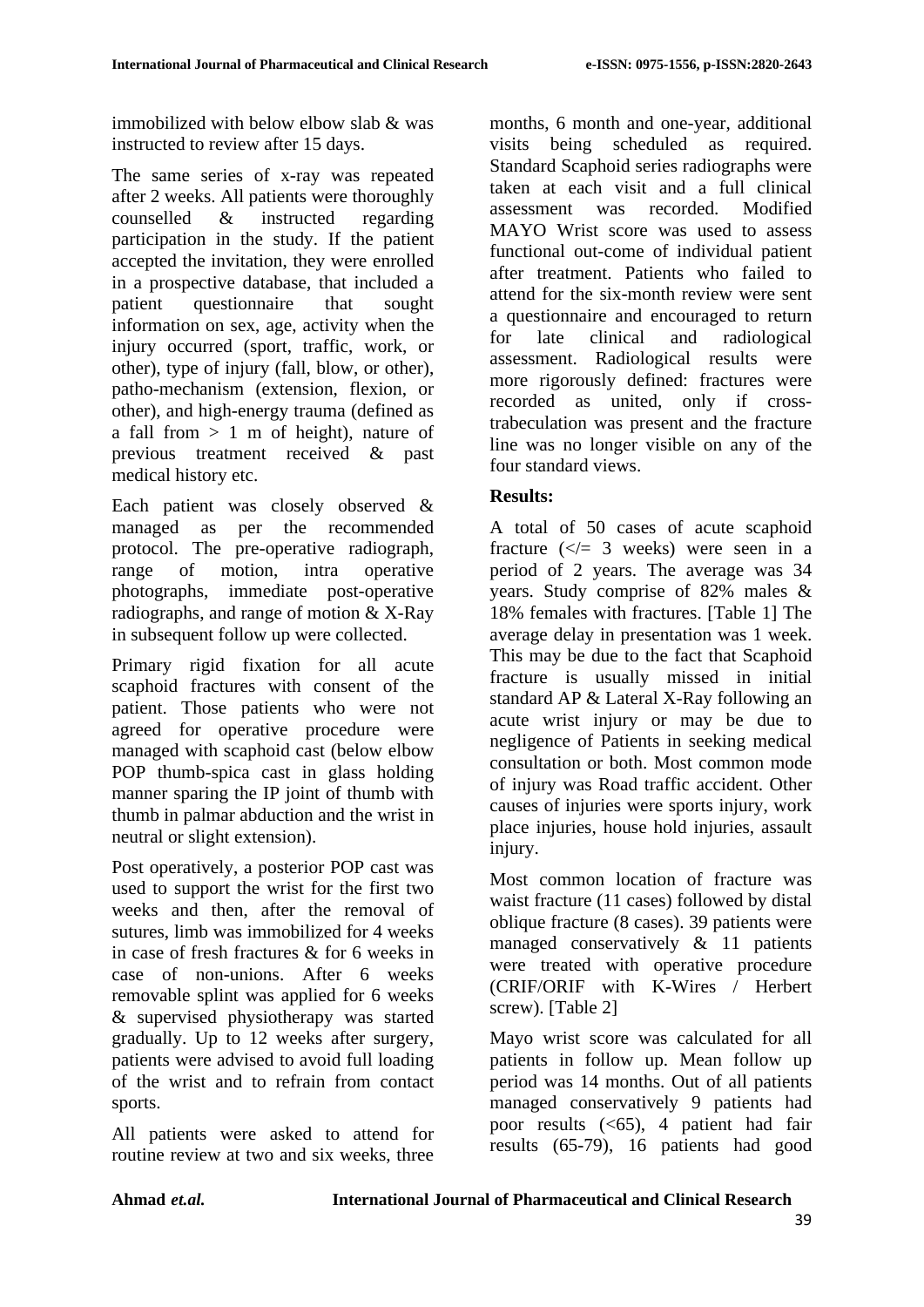results (80-89), 10 patients had excellent results (>/=90). In patients managed operatively poor results was obtained in 1 patient, fair result was obtained in 2 patients, good result was there in 3 cases & excellent result was obtained in 6 cases. [Table 3]

All fractures managed by operative procedure (ORIF/per cut. Screw or k-wire fixation) united eventually. But there were 7 cases of non-union with conservative management.[Table 4]

|  |  | <b>Table 1: Gender Distribution:</b> |
|--|--|--------------------------------------|
|--|--|--------------------------------------|

| <b>Gender</b> | <b>Right</b> | $\frac{6}{9}$ | Left | $\frac{6}{6}$ | <b>Total</b> | $\frac{0}{0}$ |
|---------------|--------------|---------------|------|---------------|--------------|---------------|
| <b>Male</b>   |              | 62%           |      | 20%           | 4            | 82%           |
| <b>Female</b> |              | 17%           |      | 4%            | Q            | 18%           |
| <b>Total</b>  | 38           | 76%           |      | 24%           | 50           | 100%          |

| <b>Herbert Classification</b> | <b>Male</b> | Female | <b>Total</b> |
|-------------------------------|-------------|--------|--------------|
|                               |             |        |              |
| 8 Z                           |             |        |              |
| B1                            |             |        |              |
| B <sub>2</sub>                | 4           |        |              |
| <b>B3</b>                     |             |        |              |
| B4                            |             |        |              |

**Table 3: Case Distribution according to Mayo Wrist Score**

| <b>Mayo Wrist Score</b> | Poor | Fair | Good | <b>Excellent</b> | <b>Total</b> |
|-------------------------|------|------|------|------------------|--------------|
| <b>Conservative</b>     |      |      |      |                  |              |
| <b>Operative</b>        |      |      |      |                  |              |
| <b>Total</b>            |      |      |      |                  |              |

|  | Table 4: Case Distribution according by operative procedures |  |  |
|--|--------------------------------------------------------------|--|--|
|  |                                                              |  |  |

| <b>Operative Procedures</b> | <b>Conservative</b> | <b>Operative</b> | <b>Total</b> |
|-----------------------------|---------------------|------------------|--------------|
| Union                       |                     |                  |              |
| <b>Non-union</b>            |                     |                  |              |
| <b>Total</b>                | 33                  |                  |              |
| % Age of non-union          | 25%                 |                  |              |

#### **Discussion:**

The most plausible reason for this heterogeneity is the fact that time to union represents an inaccurate and imprecise measurement, especially for scaphoid fractures[10]. Moreover, the diagnosis of scaphoid union was ascertained with use of radiographs, which have poor reliability[11]. Computed tomography seems to be the most reliable imaging technique for predicting scaphoid fracture union and should therefore be used as a reference standard for healing[12]. Only one of the included trials[13] involved the use of a computed tomography scan as a standard of care to determine scaphoid fracture-healing.

In contrast to classical teaching, scaphoid fractures do occur even in the elderly population [14], and elderly patients tend to have lower demands of wrist function compared with younger patients. In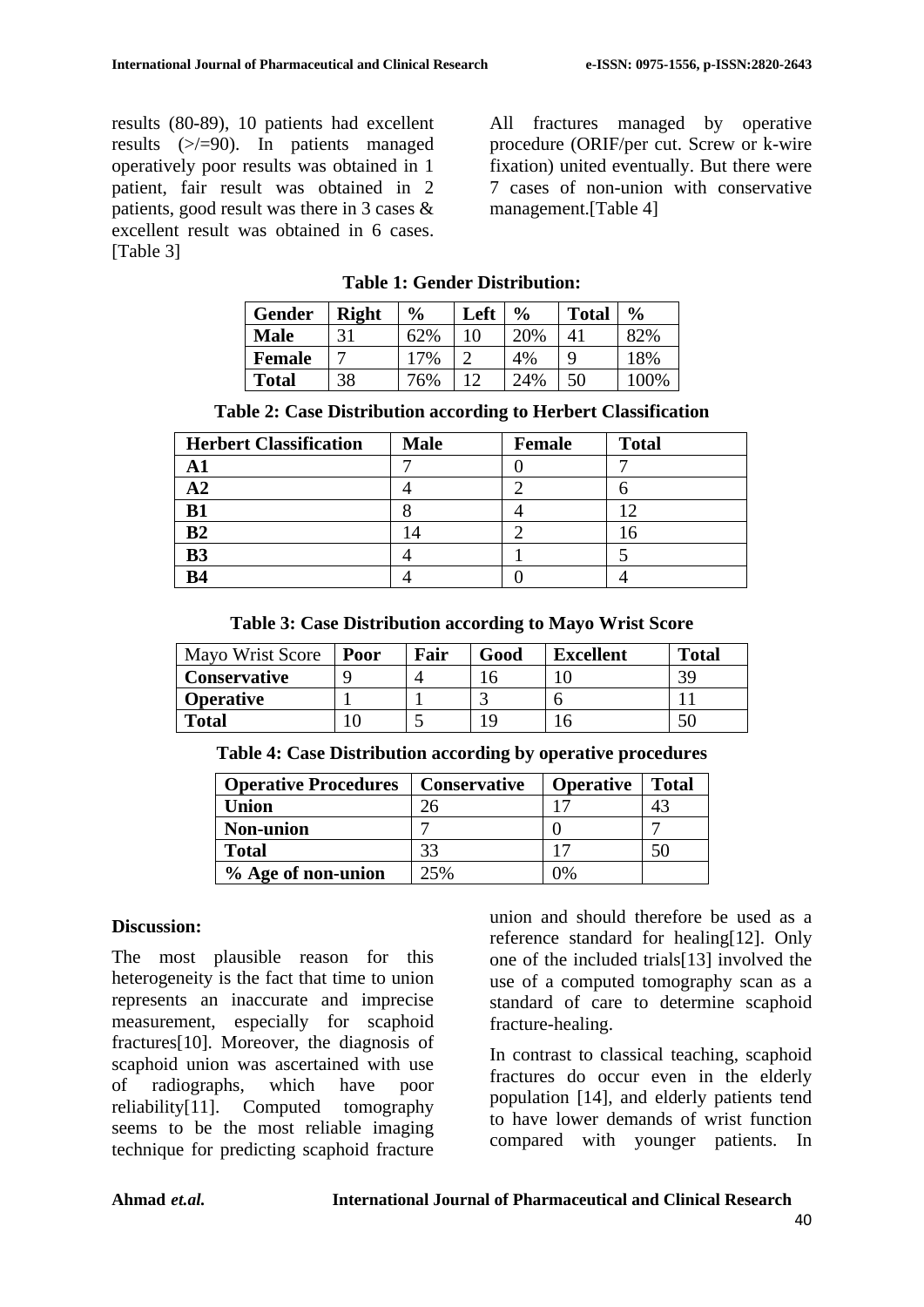addition, it was reported that the preoperative fracture pattern is significantly related to fracture nonunion and delayed union[15].

Vinnars et al<sup>[16]</sup> compared the direct and indirect costs of internal fixation and cast treatment in acute scaphoid fractures based on one of the included studies[17]and revealed that in non-manuals, total costs were lower after casting than after surgery.

In a review study conducted by Duckworth et al[18] Low-energy falls from a standing height were most common (40.4%) cause of scaphoid fracture. Contact sports comprised the next largest group (n=35, 23.5%), with football injuries being the most common (n=24, 68.5%). Major cause of injury in our study was Road traffic accident (53%) followed by sports injury (16%), work place injuries (14%), house hold injuries (10%), assault injury (7%).

Bohler et al[19] & Clay et al[20] demonstrated that leaving the thumb free clearly allows patients greater hand function. Thus, we used a below elbow POP thumb-spica cast in glass holding manner sparing the IP joint of thumb with thumb in palmar abduction and the wrist in neutral or slight extension for patients managed conservatively.

Davis et al<sup>[21]</sup> calculated that open reduction and internal fixation would be cost saving compared to casting from a societal perspective. They also found that the late consequences in the form of secondary arthritis were actually less in the operated group than in the conservatively treated group. In a Swiss study Fusseti et al[22] reported that 34% of the individuals treated conservatively could resume work with the wrist immobilized in a cast. Furthermore, Papaloizos et al[23] reported that operative treatment using a minimally invasive technique was initially more expensive than conservative treatment, but markedly decreased the work

compensation cost and was less expensive overall compared to treatment in plaster.

Adolfson [24] reported 13% mean loss of range of wrist motion in the conservatively treated group and 6% in the operated group.

Operative treatment for scaphoid fracture ensures two advantages.[25-27] Firstly, patients will have an immediate fracture stabilization which is beneficial for healing and which allows for early return to normal activity. Secondly, preoperative assessment is insufficient for diagnosing the true nature of the fracture. Displacement and instability that are strongly associated with poor outcome, are most safely diagnosed in the operating theatre.

S. L. Filan, T. J. Herbert[28] in 1996 stated in his review that apart from the one case of screw protrusion, they do not attribute any late non-unions to failure of fixation. Several of our patients sustained further injuries to their wrist within three months of surgery, but in none of these was outcome affected adversely.[29]

# **Conclusion:**

Surgical treatment is favourable for acute nondispiaced and minimally displaced scaphoid fractures with regard to functional outcome and time off work; however, surgical treatment engenders more complications. Thus, the long-term risks and short-term benefits of surgery should be carefully weighed in clinical decision-making.

#### **References:**

- 1. Adams JE, Steinmann SP. Acute scaphoid fractures. Orthop Clin North Am. 2007; 38(2):229–35.
- 2. Puopolo SM, Rettig ME. Management of acute scaphoid fractures. Bull Hosp Jt Dis. 2003; 61(3–4):160–3.
- 3. Cheung JP, Tang CY, Fung BK. Current management of acute scaphoid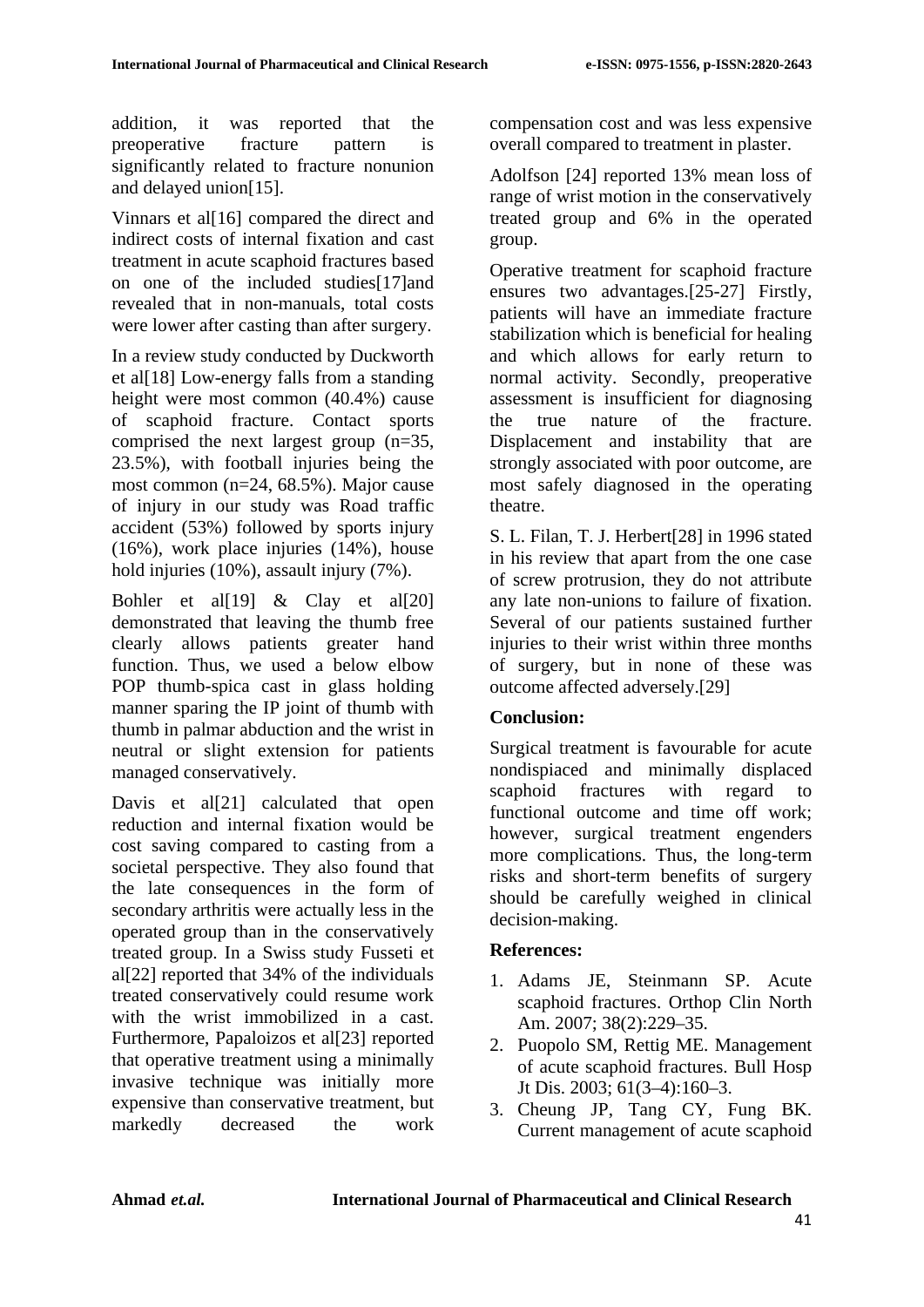fractures: a review. Hong Kong Med J. 2013.

- 4. Geissler WB, Adams JE, Bindra RR, Lanzinger WD, Slutsky DJ. Scaphoid fractures: what's hot, what's not. Instr Course Lect. 2012; 61:71–84
- 5. Canadian Orthopaedic Trauma Society. Nonoperative treatment compared with plate fixation of displaced midshaft clavicular fractures. A multicenter, randomized clinical trial. J Bone Joint Surg Am. 2007;89:l-10.
- 6. Handoll HH, Huntiey JS, Madhok R. External fixation versus conservative treatment for distal radial fractures in adults. Cochrane Database Syst Rev. 2007;3:CD006194.
- 7. Jawa A, McCarty P, Doornberg J, Harris M, Ring D. Extra-articular distal-third diaphyseai fractures ofthe humérus. A comparison of functional bracing and plate fixation. J Bone Joint Surg Am. 2006;88:2343-7.
- 8. Doornberg JN, Ring D, Fabian LM, Malhotra L, Zurakowski D, Jupiter JB. Pain dominates measurements of elbow function and health status. J Bone Joint Surg Am. 2005;87:1725- 31.
- 9. Nihar Ranjan Mishra1, Satyajeet Ray2\*, R. C. Maharaj3, Subhranshu Sekhar Nayak. Role of conservative vs operative treatment for acute scaphoid fractures. Indian Journal of Orthopaedics Surgery, April-June, 2019;5(2):154-161
- 10. Ring D. Mini-incision fixation of nondisplaced scaphoid fracture nonunions. J Hand Surg Am. 2008:33:1121.
- 11. Dias JJ, Taylor M, Thompson J, Brenkel IJ, Gregg PJ. Radiographic signs of union of scaphoid fractures. An analysis of inter-observer agreement and reproducibility. J Bone Joint Surg Br. 1988;70;299-301.
- 12. Singh HP, Fonward D, Davis TR, Dawson JS, Oni JA, Downing ND.

Partial union of acute scaphoid fractures. J Hand Surg Br. 2005;30;440-5.

- 13. Arora R, Gschwentner M, Krappinger D, Lutz M, Blauth M, Gabi M. Fixation of nondisplaced scaphoid fractures: making treatment cost effective. Prospective controlled trial. Arch Orthop Trauma Surg. 2007;127; 39-46.
- 14. Alsawadi A, Stanton J. Scaphoid fracture in the elderly: a review. Hand Surg. 2012; 17(2):295–8.
- 15. Grewal R, Suh N, Macdermid JC. Use of computed tomography to predict union and time to union in acute scaphoid fractures treated nonoperatively. J Hand Surg Am. 2013; 38(5):872–7.
- 16. Hasibuan, D. A. ., & Petrus, A. . (2021). Character Determination in Elementary School Children of Madrasah Ibtidaiyah Al Jamiyatul Washliyah in 2021 Based on the Fingerprint of Right Hands. Journal of Medical Research and Health Sciences, 2021:4(11), 1545–1550.
- 17. Vinnars B, Ekenstam FA, Gerdin B. Comparison of direct and indirect costs of internal fixation and cast treatment in acute scaphoid fractures: a randomized trial involving 52 patients. Acta Orthop. 2007; 78 (5):672–9.
- 18. Vinnars B, Pietreanu M, Bodestedt A, Ekenstam F, Gerdin B. Nonoperative compared with operative treatment of acute scaphoid fractures. A randomized clinical trial. J Bone Joint Surg Am. 2008; 90 (6):1176–85.
- 19. Andrew D. Duckworth, Paul J. Jenkins, Stuart A. Aitken, Nicholas D. Clement, Charles M. Court-Brown, MD, Margaret M. McQueen. Scaphoid fracture epidemiology. J Trauma Volume 72, Number 2.
- 20. Bohler, L., E. Trojan, and H. Jahna, The results of treatment of 734 fresh, simple fractures of the scaphoid. J Hand Surg Br 2003;28(4):319-31.